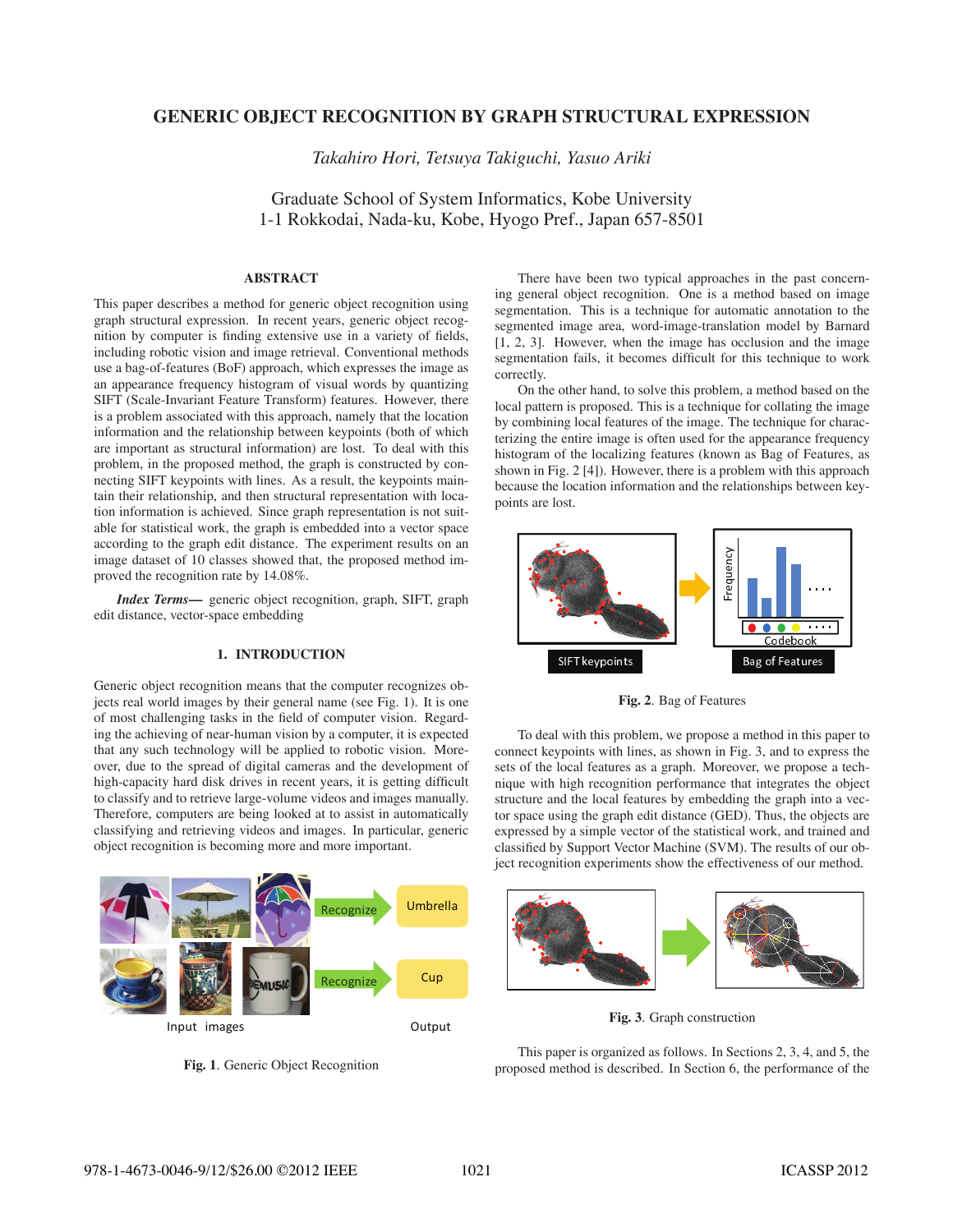

**Fig. 4**. System overview

proposed method is evaluated for a 10-class image dataset. Section 7 provides a summary and discusses future work.

# **2. OVERVIEW OF THE PROPOSED METHOD**

Fig. 4 shows the system overview. First, the SIFT keypoints and features [5] of all images are extracted. The extracted keypoints are connected and a graph of each image is constructed. The graphs constructed from the training images are called training graphs and those of the test images test graphs. Next,  $n$  prototype graphs are selected from the training graphs, and GED is calculated  $n$  times between the prototype graphs and each graph (training graphs and test graphs). Thus, the graphs are embedded into an  $n$ -dimensional vector space. The classifier is trained by this  $n$ -dimensional vectors of the training images. Finally, the test data is classified by the trained classifier and the recognition result is output. In the following sections, each process in the proposed method is described in detail.

# **3. GRAPH STRUCTURAL EXPRESSION**

In this paper, we use the notation and structural representation of the graph proposed in [6]. In the formalization, the graph is noted as  $G = (V, E, X)$  where E represents the set of edges, V is the set of vertices and X the set of their associated unary measurements (in our case, a SIFT descriptor). The node is a keypoint detected by SIFT, and the associated unary measurements represent the 128-dimension SIFT descriptor of the corresponding keypoints. The edge  $e_{\alpha\beta} \in E$ connects two nodes  $u_{\alpha} \in V$  and  $u_{\beta} \in V$ . Hence, prototype graphs  $G<sup>p</sup>$  and other graphs (called scene graph  $G<sup>s</sup>$ ) are distinguished.

#### **3.1. Proximity Graph**

It is a complete graph if all the keypoints extracted from the image are connected mutually by the edges. However, it is not usually suitable for the calculation. Additionally, because the relationships between keypoints over a long distance are weak, it is preferable to connect them only within their "neighborhood." Thus, we simply define the proximity graph as a graph in which distant keypoints are not connected. Formally, we restrain the set of edges to:

$$
E = \left\{ e_{ij} \middle| \forall i, j \middle| \frac{\|\mathbf{p}_i - \mathbf{p}_j\|}{\sqrt{\sigma_i \sigma_j}} < \chi \right\} \tag{1}
$$

where  $\mathbf{p} = (p_x, p_y)$  denotes a keypoint position,  $\sigma$  its scale, and  $\chi$ is a constant. By this definition, the larger scale keypoints connect to the more distant keypoints. The edge is not drawn in case where the value is longer than constant  $\chi$ . Because an extra edge is not drawn by this constraint, the constructed proximity graph reduces the computation load considerably, and improves the detection performance at the same time. Both the prototype graphs and the scene graphs are constructed as proximity graphs.

#### **3.2. Pseudo-Hierarchical Graph**

In general, when the scale is large, the SIFT features show high reliability. Therefore, the proximity graph is divided into the hierarchy by the size of the scale of the keypoints. This is defined as a pseudohierarchical graph. The improvement in recognition and computation performance is achieved by starting the graph matching from a hierarchical level that has high reliability, and going down the hierarchy gradually. We decompose the graph into a set of subgraphs  ${G_l}_{l=1}^L$  based on the scale of the keypoints. For each level  $\overline{l}$ , only the features whose scale is superior to a threshold  $s_l$  are retained.

$$
s_l = \sigma_{min} \left( \frac{\sigma_{max} - \sigma_{min}}{\sigma_{min}} \right)^{\frac{L-l}{L-1}}
$$
 (2)

where  $\sigma_{max}$  and  $\sigma_{min}$  are the maximum and minimum scale of the keypoints in each graph. Fig. 5 shows an example of subgraph  ${G_l}_{l=1}^3$  divided into three hierarchical levels.



**Fig. 5**. Pseudo-Hierarchical Graph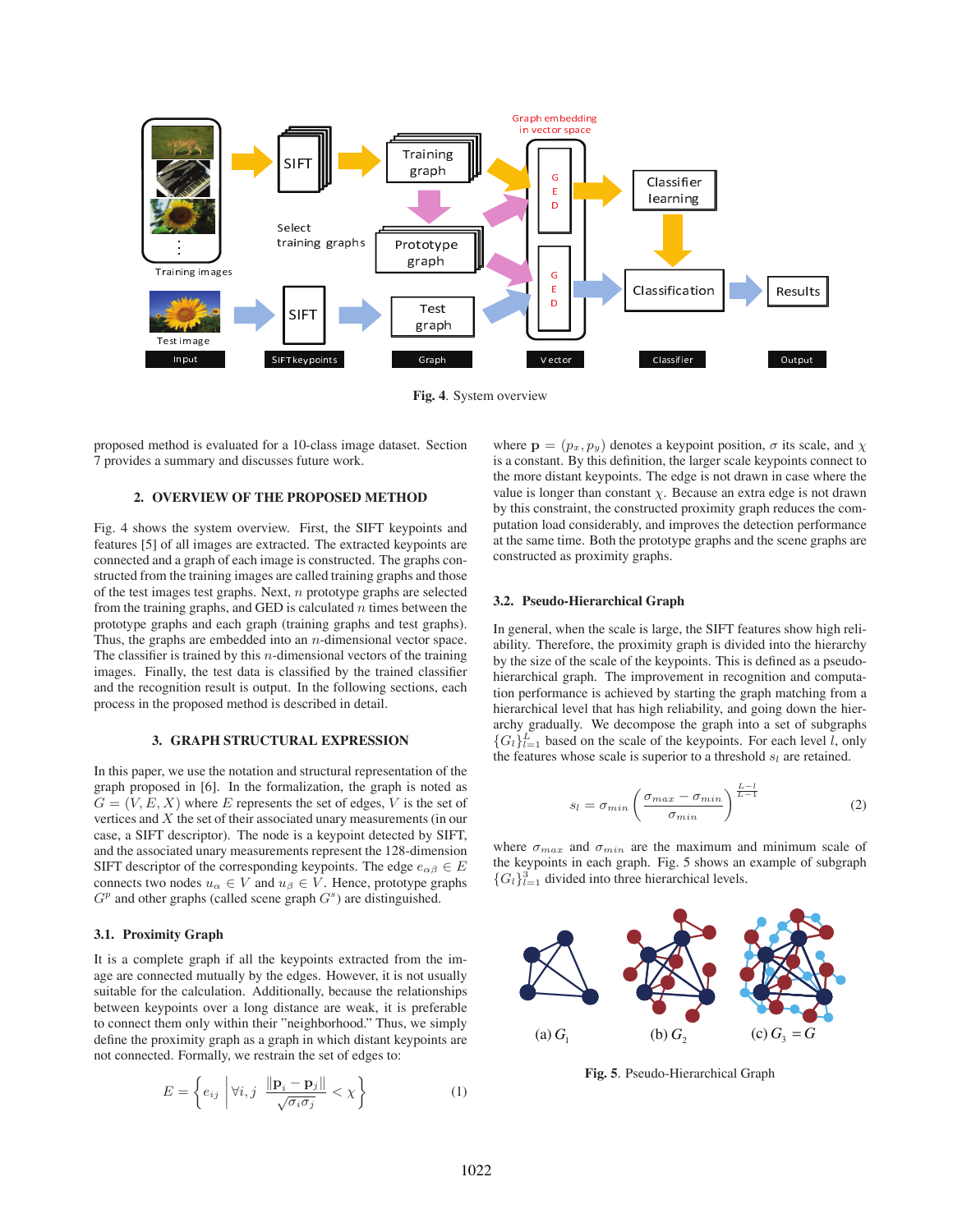## **4. GRAPH EDIT DISTANCE**

The process of evaluating the structural similarity of two graphs is generally referred to as graph matching. This issue has been addressed by a large number of studies [7]. We use the graph edit distance [8, 9], one of the most widely used methods, to compute the difference between two graphs [10, 11, 12]. A pseudo-hierarchical graph is employed in order to improve the computational complexity of graph edit distance.

The basic idea of the graph edit distance is to define the difference of two graphs as the minimum amount of edit operations required to transform one graph into the other. Namely, it is computed using the number of edit operations composed of insertion, deletion, and substitution of nodes and edges. Two Graphs  $G_1$  and  $G_2$  have the edit path  $h(G_1, G_2)=(e_{d1}, \ldots, e_{dk})$  (each  $e_{di}$  indicates the edit operation) to convert  $G_1$  into  $G_2$  using specific editing. Fig. 6 shows the example of an edit path between two graphs  $G_1$  and  $G_2$ . Each edit cost c is defined as the amount of the distortion in the transformation. The graph edit distance between graphs  $G_1$  and  $G_2$  is computed as

$$
d(G_1, G_2) = \min_{(e_{d1}, \dots, e_{dk}) \in \mathbf{h}(G_1, G_2)} \sum_{i=1}^k c(e_{di})
$$
 (3)

where, c(e*d*) denotes the penalty cost of the edit operation e*d*.



**Fig. 6**. An edit path between two graphs  $G_1$  and  $G_2$ 

#### **5. GRAPH EMBEDDING IN VECTOR SPACES**

The embedding method used in this paper follows the procedure proposed by [13]. This technique is used for the computation of the median graph etc., and the effectiveness is shown in [14, 15]. The approach is described as follows, and the outline is shown in Fig. 7. We prepare a set of the training graphs



**Fig. 7**. Graph embedding in vector spaces

 $T = \{G_1, G_2, ..., G_n\}$ , and compute the graph edit distance

 $d(G_i, G_j)$   $(i, j = 1, ..., n; G_1, G_2 \in T)$ . First, the set of the *m* prototype graphs  $P = \{G_1^p, G_2^p, ..., G_m^p\}$  is selected from  $T(m \leq n)$ . Next, the graph edit distance between scene graph G*<sup>s</sup>* and prototype graphs  $G^p \in P$  is calculated. As a result, the m graph edit distances  $d_1, ..., d_m$  ( $d_k = d(G^s, G_k^p)$ ) to the scene graph are obtained and assumed to form the  $m$  dimensional vector  $D$ . Thus, all scene graphs  $G<sup>s</sup>$  can be embedded into the  $m$  dimensional vector space by using prototype graph set P. It can be described as follows:

$$
\psi: G^s \longrightarrow \mathbf{R}^{\mathbf{m}} \tag{4}
$$

$$
\psi \longrightarrow (d(G^s, G_1^p), d(G^s, G_2^p), ..., d(G^s, G_m^p))
$$
\n(5)

where,  $d(G^s, G_i^p)$  is a graph edit distance. In this paper, as a set of the prototype graphs  $P$ , a set of the training graphs  $T$  is employed.

### **6. EXPERIMENTAL EVALUATION**

#### **6.1. Experimental Conditions**

We used the Caltech-101 Database<sup>1</sup> for the experiment. It is composed of 101 classes, used for generic object recognition. We selected 10 object classes from among these 101 classes, and carried out comparative experiments between the proposed method and conventional methods (BoF). The examples of images used in the experiment are shown in Fig. 8. The training images were 30 images randomly selected from each class and the remaining images were used as the test images. In total, 300 training images and 541 test images were used for the 10 classes. The threshold  $\chi$ , hierarchical level L of pseudo-hierarchical graphs, and edit cost  $c$  of the graph edit distance were used as the best value in the experiment. Because the number of training images was 300, all the images were embedded into the 300 dimension vector spaces. On the other hand, the Codebook size of the BoF method was 1000, the best value in the experiment. We used as the classifiers k-NearestNeighbor algorithm  $(k = 10)$  and multi-class SVM (linear and radial basis function (RBF)) to classify the vector formed by each method.



**Fig. 8**. Caltech-101 dataset

#### **6.2. Experimental Results and Discussion**

Fig. 9 and Fig. 10 show the recognition results for all classes and each class. From Fig. 9, it can be confirmed that the proposed method improved the accuracy. The recognition rate has improved

<sup>1</sup>http://www.vision.caltech.edu/Image Datasets/Caltech101/